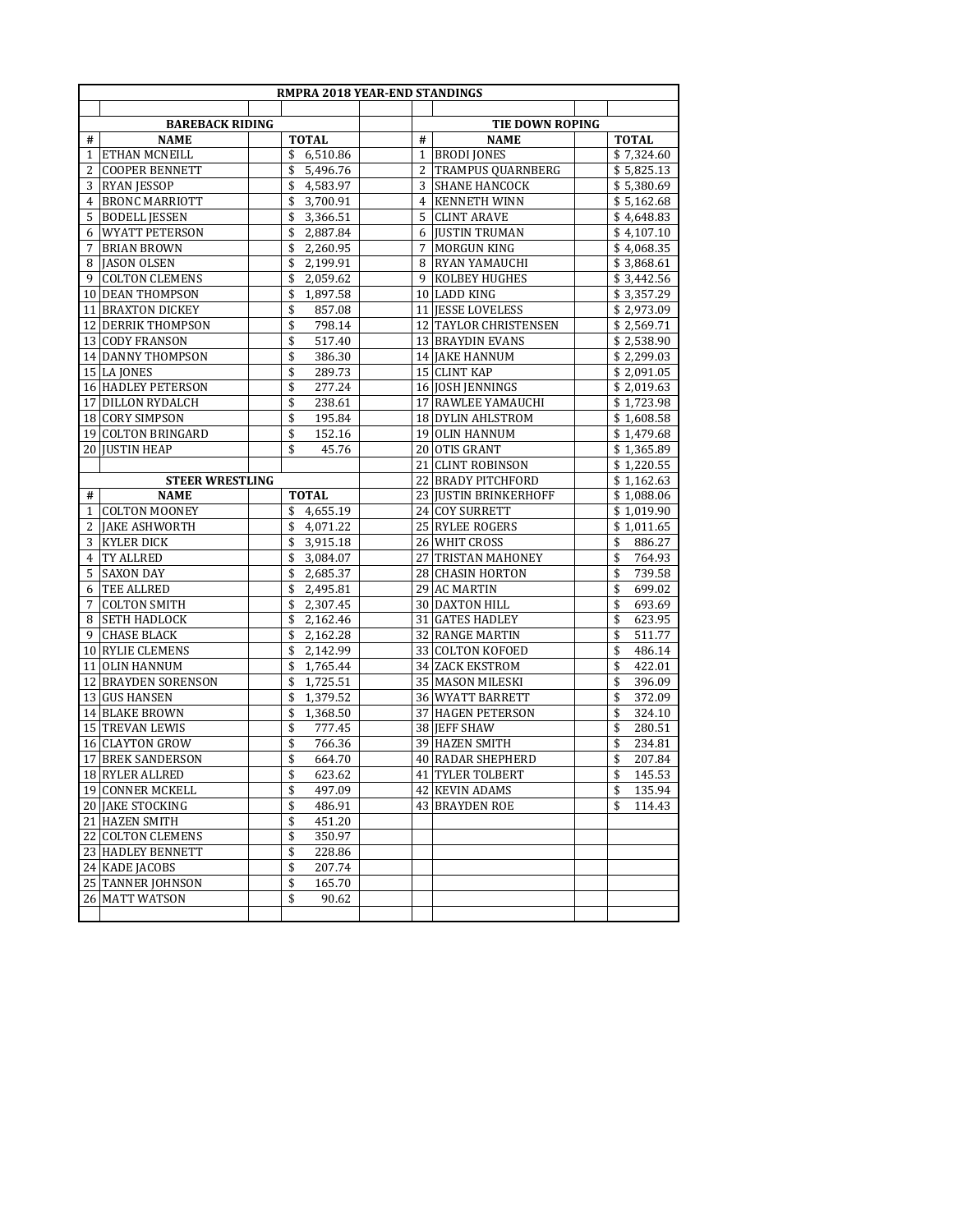| <b>NAME</b><br><b>TOTAL</b><br>#<br><b>NAME</b><br><b>TOTAL</b><br>#<br><b>CLAYSON HUTCHINGS</b><br>\$10,732.00<br><b>CASSIE BAHE</b><br>\$7,274.66<br>1<br>$\mathbf{1}$<br><b>SCOTT LAUKI</b><br>\$<br>5,740.53<br>2<br><b>SHELBY PULHAM</b><br>\$7,266.69<br>2<br><b>COLTON CARTER</b><br>\$<br>5,681.96<br>3<br><b>MALLORY NORRIS</b><br>\$6,972.64<br>3<br>\$<br>$\overline{4}$<br>4<br><b>CHASE BENNETT</b><br>4,313.83<br><b>ADDY HAVILAND</b><br>\$6,855.67<br>5<br><b>STETSON WRIGHT</b><br>\$<br>3,307.64<br>5<br><b>AFTON MCCOURT</b><br>\$6,424.27<br><b>SHELBY TERRY</b><br>\$<br>6<br><b>SHAYLEE THACKER</b><br>3,178.84<br>\$4,580.88<br>6<br>7<br>\$<br><b>LANE JENSEN</b><br>2,098.65<br>7<br><b>CODI MCPHERSON</b><br>\$3,559.80<br><b>KELLY SHORT</b><br>\$<br>1,545.60<br><b>SIERRA STOLL</b><br>\$3,490.08<br>8<br>8<br>9 RAELYNN WAKELY<br>9<br><b>CARSON HAMILTON</b><br>\$<br>1,508.53<br>\$3,434.30<br>\$<br>10 CEILIA GRANT<br><b>JUSTIN PALMER</b><br>1,391.42<br>\$2,963.68<br>10<br>11 AUSTIN CUTLER<br>\$<br>11 LAKENZIE NEWMAN<br>\$2,553.89<br>1,217.28<br>\$<br>12 KEAGAN RICHARDS<br>12 EMMA HODSON<br>\$2,405.56<br>1,168.04<br>\$<br>13 JACALYN AUSTIN<br>13 BRIGGS MADSEN<br>969.21<br>\$2,121.04<br>\$<br>959.91<br>14 JR PETERSON<br>14 JETT PARKE<br>\$2,016.67<br>\$<br>15 CAHN WILLIMAS<br>839.04<br>15 HOLLI BRADSHAW<br>\$1,972.70<br>16 AUSTIN DAVIS<br>\$<br>16 HAYLEE LINDSAY<br>743.03<br>\$1,854.33<br>\$<br>17 RILEY WINTERS<br>700.71<br>17 MEGAN BURBIDGE<br>\$1,830.72<br>\$<br>18 NATHAN URIE<br>668.74<br>18 JESSIE BRINKERHOFF<br>\$1,744.20<br>\$<br>19 SHELLY WINN<br>19 SHAUN MENTABERRY<br>641.67<br>\$1,691.00<br>\$<br>20 BODEE ANDERSON<br>534.62<br>20 TAYLEE ATENCIO<br>\$1,640.86<br>\$<br>21 NICK RYDALCH<br>446.01<br>21 SHAYLEE KING<br>\$1,458.31<br>\$<br>22 ROWDY STONE<br>385.63<br>22 ERRYN HODSON<br>\$1,429.82<br>\$<br>23 KYLER OLIVER<br>331.39<br>23 MCKINLEE DRAKE<br>\$1,227.74<br>\$<br>24 KAYCEE MAHONEY<br>\$1,103.02<br>24 HAYDEN BOARDMAN<br>326.01<br>\$<br>25 BAILEY BENCH<br>241.44<br>25 ALEXA SMITH<br>\$1,001.28<br>\$<br>26 LANCE MILLER<br>228.86<br>26 ANNA BAHE<br>874.87<br>\$<br>\$<br>27 QUORT SULLIVAN<br>178.08<br>27 KAYLEE CORNIA<br>\$<br>865.44<br>\$<br>28 WADE STANFIELD<br>28 SAMMY TAYLOR<br>\$<br>858.62<br>126.34<br>\$<br>29 SCOTT CARLSON<br>48.29<br>29 CHELSEY NOVOSAD<br>775.48<br>\$<br>751.48<br>30 DESTRILEE SHAW<br>\$<br>31 TAYLOR BUNOT<br>743.42<br>\$<br>32 MESSA MARTIN<br>\$<br>695.93<br>33 BIRKLEE JONES<br>\$<br>672.76<br>34 BRYNLEE LINDSEY<br>\$<br>668.16 |
|-----------------------------------------------------------------------------------------------------------------------------------------------------------------------------------------------------------------------------------------------------------------------------------------------------------------------------------------------------------------------------------------------------------------------------------------------------------------------------------------------------------------------------------------------------------------------------------------------------------------------------------------------------------------------------------------------------------------------------------------------------------------------------------------------------------------------------------------------------------------------------------------------------------------------------------------------------------------------------------------------------------------------------------------------------------------------------------------------------------------------------------------------------------------------------------------------------------------------------------------------------------------------------------------------------------------------------------------------------------------------------------------------------------------------------------------------------------------------------------------------------------------------------------------------------------------------------------------------------------------------------------------------------------------------------------------------------------------------------------------------------------------------------------------------------------------------------------------------------------------------------------------------------------------------------------------------------------------------------------------------------------------------------------------------------------------------------------------------------------------------------------------------------------------------------------------------------------------------------------------------------------------------------------------------------------------------------------------------------------------------------------------------------------------------------------------------------------------------------------------------------------------------------------------------------------------------------------------------|
|                                                                                                                                                                                                                                                                                                                                                                                                                                                                                                                                                                                                                                                                                                                                                                                                                                                                                                                                                                                                                                                                                                                                                                                                                                                                                                                                                                                                                                                                                                                                                                                                                                                                                                                                                                                                                                                                                                                                                                                                                                                                                                                                                                                                                                                                                                                                                                                                                                                                                                                                                                                               |
|                                                                                                                                                                                                                                                                                                                                                                                                                                                                                                                                                                                                                                                                                                                                                                                                                                                                                                                                                                                                                                                                                                                                                                                                                                                                                                                                                                                                                                                                                                                                                                                                                                                                                                                                                                                                                                                                                                                                                                                                                                                                                                                                                                                                                                                                                                                                                                                                                                                                                                                                                                                               |
|                                                                                                                                                                                                                                                                                                                                                                                                                                                                                                                                                                                                                                                                                                                                                                                                                                                                                                                                                                                                                                                                                                                                                                                                                                                                                                                                                                                                                                                                                                                                                                                                                                                                                                                                                                                                                                                                                                                                                                                                                                                                                                                                                                                                                                                                                                                                                                                                                                                                                                                                                                                               |
|                                                                                                                                                                                                                                                                                                                                                                                                                                                                                                                                                                                                                                                                                                                                                                                                                                                                                                                                                                                                                                                                                                                                                                                                                                                                                                                                                                                                                                                                                                                                                                                                                                                                                                                                                                                                                                                                                                                                                                                                                                                                                                                                                                                                                                                                                                                                                                                                                                                                                                                                                                                               |
|                                                                                                                                                                                                                                                                                                                                                                                                                                                                                                                                                                                                                                                                                                                                                                                                                                                                                                                                                                                                                                                                                                                                                                                                                                                                                                                                                                                                                                                                                                                                                                                                                                                                                                                                                                                                                                                                                                                                                                                                                                                                                                                                                                                                                                                                                                                                                                                                                                                                                                                                                                                               |
|                                                                                                                                                                                                                                                                                                                                                                                                                                                                                                                                                                                                                                                                                                                                                                                                                                                                                                                                                                                                                                                                                                                                                                                                                                                                                                                                                                                                                                                                                                                                                                                                                                                                                                                                                                                                                                                                                                                                                                                                                                                                                                                                                                                                                                                                                                                                                                                                                                                                                                                                                                                               |
|                                                                                                                                                                                                                                                                                                                                                                                                                                                                                                                                                                                                                                                                                                                                                                                                                                                                                                                                                                                                                                                                                                                                                                                                                                                                                                                                                                                                                                                                                                                                                                                                                                                                                                                                                                                                                                                                                                                                                                                                                                                                                                                                                                                                                                                                                                                                                                                                                                                                                                                                                                                               |
|                                                                                                                                                                                                                                                                                                                                                                                                                                                                                                                                                                                                                                                                                                                                                                                                                                                                                                                                                                                                                                                                                                                                                                                                                                                                                                                                                                                                                                                                                                                                                                                                                                                                                                                                                                                                                                                                                                                                                                                                                                                                                                                                                                                                                                                                                                                                                                                                                                                                                                                                                                                               |
|                                                                                                                                                                                                                                                                                                                                                                                                                                                                                                                                                                                                                                                                                                                                                                                                                                                                                                                                                                                                                                                                                                                                                                                                                                                                                                                                                                                                                                                                                                                                                                                                                                                                                                                                                                                                                                                                                                                                                                                                                                                                                                                                                                                                                                                                                                                                                                                                                                                                                                                                                                                               |
|                                                                                                                                                                                                                                                                                                                                                                                                                                                                                                                                                                                                                                                                                                                                                                                                                                                                                                                                                                                                                                                                                                                                                                                                                                                                                                                                                                                                                                                                                                                                                                                                                                                                                                                                                                                                                                                                                                                                                                                                                                                                                                                                                                                                                                                                                                                                                                                                                                                                                                                                                                                               |
|                                                                                                                                                                                                                                                                                                                                                                                                                                                                                                                                                                                                                                                                                                                                                                                                                                                                                                                                                                                                                                                                                                                                                                                                                                                                                                                                                                                                                                                                                                                                                                                                                                                                                                                                                                                                                                                                                                                                                                                                                                                                                                                                                                                                                                                                                                                                                                                                                                                                                                                                                                                               |
|                                                                                                                                                                                                                                                                                                                                                                                                                                                                                                                                                                                                                                                                                                                                                                                                                                                                                                                                                                                                                                                                                                                                                                                                                                                                                                                                                                                                                                                                                                                                                                                                                                                                                                                                                                                                                                                                                                                                                                                                                                                                                                                                                                                                                                                                                                                                                                                                                                                                                                                                                                                               |
|                                                                                                                                                                                                                                                                                                                                                                                                                                                                                                                                                                                                                                                                                                                                                                                                                                                                                                                                                                                                                                                                                                                                                                                                                                                                                                                                                                                                                                                                                                                                                                                                                                                                                                                                                                                                                                                                                                                                                                                                                                                                                                                                                                                                                                                                                                                                                                                                                                                                                                                                                                                               |
|                                                                                                                                                                                                                                                                                                                                                                                                                                                                                                                                                                                                                                                                                                                                                                                                                                                                                                                                                                                                                                                                                                                                                                                                                                                                                                                                                                                                                                                                                                                                                                                                                                                                                                                                                                                                                                                                                                                                                                                                                                                                                                                                                                                                                                                                                                                                                                                                                                                                                                                                                                                               |
|                                                                                                                                                                                                                                                                                                                                                                                                                                                                                                                                                                                                                                                                                                                                                                                                                                                                                                                                                                                                                                                                                                                                                                                                                                                                                                                                                                                                                                                                                                                                                                                                                                                                                                                                                                                                                                                                                                                                                                                                                                                                                                                                                                                                                                                                                                                                                                                                                                                                                                                                                                                               |
|                                                                                                                                                                                                                                                                                                                                                                                                                                                                                                                                                                                                                                                                                                                                                                                                                                                                                                                                                                                                                                                                                                                                                                                                                                                                                                                                                                                                                                                                                                                                                                                                                                                                                                                                                                                                                                                                                                                                                                                                                                                                                                                                                                                                                                                                                                                                                                                                                                                                                                                                                                                               |
|                                                                                                                                                                                                                                                                                                                                                                                                                                                                                                                                                                                                                                                                                                                                                                                                                                                                                                                                                                                                                                                                                                                                                                                                                                                                                                                                                                                                                                                                                                                                                                                                                                                                                                                                                                                                                                                                                                                                                                                                                                                                                                                                                                                                                                                                                                                                                                                                                                                                                                                                                                                               |
|                                                                                                                                                                                                                                                                                                                                                                                                                                                                                                                                                                                                                                                                                                                                                                                                                                                                                                                                                                                                                                                                                                                                                                                                                                                                                                                                                                                                                                                                                                                                                                                                                                                                                                                                                                                                                                                                                                                                                                                                                                                                                                                                                                                                                                                                                                                                                                                                                                                                                                                                                                                               |
|                                                                                                                                                                                                                                                                                                                                                                                                                                                                                                                                                                                                                                                                                                                                                                                                                                                                                                                                                                                                                                                                                                                                                                                                                                                                                                                                                                                                                                                                                                                                                                                                                                                                                                                                                                                                                                                                                                                                                                                                                                                                                                                                                                                                                                                                                                                                                                                                                                                                                                                                                                                               |
|                                                                                                                                                                                                                                                                                                                                                                                                                                                                                                                                                                                                                                                                                                                                                                                                                                                                                                                                                                                                                                                                                                                                                                                                                                                                                                                                                                                                                                                                                                                                                                                                                                                                                                                                                                                                                                                                                                                                                                                                                                                                                                                                                                                                                                                                                                                                                                                                                                                                                                                                                                                               |
|                                                                                                                                                                                                                                                                                                                                                                                                                                                                                                                                                                                                                                                                                                                                                                                                                                                                                                                                                                                                                                                                                                                                                                                                                                                                                                                                                                                                                                                                                                                                                                                                                                                                                                                                                                                                                                                                                                                                                                                                                                                                                                                                                                                                                                                                                                                                                                                                                                                                                                                                                                                               |
|                                                                                                                                                                                                                                                                                                                                                                                                                                                                                                                                                                                                                                                                                                                                                                                                                                                                                                                                                                                                                                                                                                                                                                                                                                                                                                                                                                                                                                                                                                                                                                                                                                                                                                                                                                                                                                                                                                                                                                                                                                                                                                                                                                                                                                                                                                                                                                                                                                                                                                                                                                                               |
|                                                                                                                                                                                                                                                                                                                                                                                                                                                                                                                                                                                                                                                                                                                                                                                                                                                                                                                                                                                                                                                                                                                                                                                                                                                                                                                                                                                                                                                                                                                                                                                                                                                                                                                                                                                                                                                                                                                                                                                                                                                                                                                                                                                                                                                                                                                                                                                                                                                                                                                                                                                               |
|                                                                                                                                                                                                                                                                                                                                                                                                                                                                                                                                                                                                                                                                                                                                                                                                                                                                                                                                                                                                                                                                                                                                                                                                                                                                                                                                                                                                                                                                                                                                                                                                                                                                                                                                                                                                                                                                                                                                                                                                                                                                                                                                                                                                                                                                                                                                                                                                                                                                                                                                                                                               |
|                                                                                                                                                                                                                                                                                                                                                                                                                                                                                                                                                                                                                                                                                                                                                                                                                                                                                                                                                                                                                                                                                                                                                                                                                                                                                                                                                                                                                                                                                                                                                                                                                                                                                                                                                                                                                                                                                                                                                                                                                                                                                                                                                                                                                                                                                                                                                                                                                                                                                                                                                                                               |
|                                                                                                                                                                                                                                                                                                                                                                                                                                                                                                                                                                                                                                                                                                                                                                                                                                                                                                                                                                                                                                                                                                                                                                                                                                                                                                                                                                                                                                                                                                                                                                                                                                                                                                                                                                                                                                                                                                                                                                                                                                                                                                                                                                                                                                                                                                                                                                                                                                                                                                                                                                                               |
|                                                                                                                                                                                                                                                                                                                                                                                                                                                                                                                                                                                                                                                                                                                                                                                                                                                                                                                                                                                                                                                                                                                                                                                                                                                                                                                                                                                                                                                                                                                                                                                                                                                                                                                                                                                                                                                                                                                                                                                                                                                                                                                                                                                                                                                                                                                                                                                                                                                                                                                                                                                               |
|                                                                                                                                                                                                                                                                                                                                                                                                                                                                                                                                                                                                                                                                                                                                                                                                                                                                                                                                                                                                                                                                                                                                                                                                                                                                                                                                                                                                                                                                                                                                                                                                                                                                                                                                                                                                                                                                                                                                                                                                                                                                                                                                                                                                                                                                                                                                                                                                                                                                                                                                                                                               |
|                                                                                                                                                                                                                                                                                                                                                                                                                                                                                                                                                                                                                                                                                                                                                                                                                                                                                                                                                                                                                                                                                                                                                                                                                                                                                                                                                                                                                                                                                                                                                                                                                                                                                                                                                                                                                                                                                                                                                                                                                                                                                                                                                                                                                                                                                                                                                                                                                                                                                                                                                                                               |
|                                                                                                                                                                                                                                                                                                                                                                                                                                                                                                                                                                                                                                                                                                                                                                                                                                                                                                                                                                                                                                                                                                                                                                                                                                                                                                                                                                                                                                                                                                                                                                                                                                                                                                                                                                                                                                                                                                                                                                                                                                                                                                                                                                                                                                                                                                                                                                                                                                                                                                                                                                                               |
|                                                                                                                                                                                                                                                                                                                                                                                                                                                                                                                                                                                                                                                                                                                                                                                                                                                                                                                                                                                                                                                                                                                                                                                                                                                                                                                                                                                                                                                                                                                                                                                                                                                                                                                                                                                                                                                                                                                                                                                                                                                                                                                                                                                                                                                                                                                                                                                                                                                                                                                                                                                               |
|                                                                                                                                                                                                                                                                                                                                                                                                                                                                                                                                                                                                                                                                                                                                                                                                                                                                                                                                                                                                                                                                                                                                                                                                                                                                                                                                                                                                                                                                                                                                                                                                                                                                                                                                                                                                                                                                                                                                                                                                                                                                                                                                                                                                                                                                                                                                                                                                                                                                                                                                                                                               |
|                                                                                                                                                                                                                                                                                                                                                                                                                                                                                                                                                                                                                                                                                                                                                                                                                                                                                                                                                                                                                                                                                                                                                                                                                                                                                                                                                                                                                                                                                                                                                                                                                                                                                                                                                                                                                                                                                                                                                                                                                                                                                                                                                                                                                                                                                                                                                                                                                                                                                                                                                                                               |
|                                                                                                                                                                                                                                                                                                                                                                                                                                                                                                                                                                                                                                                                                                                                                                                                                                                                                                                                                                                                                                                                                                                                                                                                                                                                                                                                                                                                                                                                                                                                                                                                                                                                                                                                                                                                                                                                                                                                                                                                                                                                                                                                                                                                                                                                                                                                                                                                                                                                                                                                                                                               |
|                                                                                                                                                                                                                                                                                                                                                                                                                                                                                                                                                                                                                                                                                                                                                                                                                                                                                                                                                                                                                                                                                                                                                                                                                                                                                                                                                                                                                                                                                                                                                                                                                                                                                                                                                                                                                                                                                                                                                                                                                                                                                                                                                                                                                                                                                                                                                                                                                                                                                                                                                                                               |
| 35 STACI PULHAM<br>476.82<br>\$                                                                                                                                                                                                                                                                                                                                                                                                                                                                                                                                                                                                                                                                                                                                                                                                                                                                                                                                                                                                                                                                                                                                                                                                                                                                                                                                                                                                                                                                                                                                                                                                                                                                                                                                                                                                                                                                                                                                                                                                                                                                                                                                                                                                                                                                                                                                                                                                                                                                                                                                                               |
| 36 JACKIE JESSEN<br>\$<br>446.98<br><b>ALL AROUND</b>                                                                                                                                                                                                                                                                                                                                                                                                                                                                                                                                                                                                                                                                                                                                                                                                                                                                                                                                                                                                                                                                                                                                                                                                                                                                                                                                                                                                                                                                                                                                                                                                                                                                                                                                                                                                                                                                                                                                                                                                                                                                                                                                                                                                                                                                                                                                                                                                                                                                                                                                         |
| 37 EMILY VIGOREN<br>375.36<br><b>COWBOY</b><br>TOTAL<br>\$                                                                                                                                                                                                                                                                                                                                                                                                                                                                                                                                                                                                                                                                                                                                                                                                                                                                                                                                                                                                                                                                                                                                                                                                                                                                                                                                                                                                                                                                                                                                                                                                                                                                                                                                                                                                                                                                                                                                                                                                                                                                                                                                                                                                                                                                                                                                                                                                                                                                                                                                    |
| <b>BRODI JONES</b><br>38 KINZIE ROBINS<br>\$<br>368.51<br>\$14,106.93                                                                                                                                                                                                                                                                                                                                                                                                                                                                                                                                                                                                                                                                                                                                                                                                                                                                                                                                                                                                                                                                                                                                                                                                                                                                                                                                                                                                                                                                                                                                                                                                                                                                                                                                                                                                                                                                                                                                                                                                                                                                                                                                                                                                                                                                                                                                                                                                                                                                                                                         |
| TRAMPUS QUARNBERG<br>\$<br>359.80<br>9,790.41<br>39 EMMALEE DUBIOUS<br>\$                                                                                                                                                                                                                                                                                                                                                                                                                                                                                                                                                                                                                                                                                                                                                                                                                                                                                                                                                                                                                                                                                                                                                                                                                                                                                                                                                                                                                                                                                                                                                                                                                                                                                                                                                                                                                                                                                                                                                                                                                                                                                                                                                                                                                                                                                                                                                                                                                                                                                                                     |
| \$<br><b>CLINT KAP</b><br>8,416.10<br>40 COOPER STARK<br>\$<br>280.51                                                                                                                                                                                                                                                                                                                                                                                                                                                                                                                                                                                                                                                                                                                                                                                                                                                                                                                                                                                                                                                                                                                                                                                                                                                                                                                                                                                                                                                                                                                                                                                                                                                                                                                                                                                                                                                                                                                                                                                                                                                                                                                                                                                                                                                                                                                                                                                                                                                                                                                         |
| <b>HAGEN PETERSON</b><br>\$<br>8,229.54<br>41 DARCY GRANT<br>272.83<br>\$                                                                                                                                                                                                                                                                                                                                                                                                                                                                                                                                                                                                                                                                                                                                                                                                                                                                                                                                                                                                                                                                                                                                                                                                                                                                                                                                                                                                                                                                                                                                                                                                                                                                                                                                                                                                                                                                                                                                                                                                                                                                                                                                                                                                                                                                                                                                                                                                                                                                                                                     |
| \$<br>DYLIN AHLSTROM<br>8,137.34<br>42 ALYX HOOVER<br>\$<br>264.58                                                                                                                                                                                                                                                                                                                                                                                                                                                                                                                                                                                                                                                                                                                                                                                                                                                                                                                                                                                                                                                                                                                                                                                                                                                                                                                                                                                                                                                                                                                                                                                                                                                                                                                                                                                                                                                                                                                                                                                                                                                                                                                                                                                                                                                                                                                                                                                                                                                                                                                            |
| \$<br>\$<br>243.07<br><b>STETSON WRIGHT</b><br>7,657.41<br>43 KELSIE KELLER                                                                                                                                                                                                                                                                                                                                                                                                                                                                                                                                                                                                                                                                                                                                                                                                                                                                                                                                                                                                                                                                                                                                                                                                                                                                                                                                                                                                                                                                                                                                                                                                                                                                                                                                                                                                                                                                                                                                                                                                                                                                                                                                                                                                                                                                                                                                                                                                                                                                                                                   |
| <b>COLTON CLEMENS</b><br>\$2,410.59<br>44 JOSIE JENSEN<br>232.51<br>\$                                                                                                                                                                                                                                                                                                                                                                                                                                                                                                                                                                                                                                                                                                                                                                                                                                                                                                                                                                                                                                                                                                                                                                                                                                                                                                                                                                                                                                                                                                                                                                                                                                                                                                                                                                                                                                                                                                                                                                                                                                                                                                                                                                                                                                                                                                                                                                                                                                                                                                                        |
| 45 LINDSAY ROBINS<br>\$<br>210.91                                                                                                                                                                                                                                                                                                                                                                                                                                                                                                                                                                                                                                                                                                                                                                                                                                                                                                                                                                                                                                                                                                                                                                                                                                                                                                                                                                                                                                                                                                                                                                                                                                                                                                                                                                                                                                                                                                                                                                                                                                                                                                                                                                                                                                                                                                                                                                                                                                                                                                                                                             |
| 46 MCKAYLA BOOTS<br>203.71<br>COWGIRL<br><b>TOTAL</b><br>\$                                                                                                                                                                                                                                                                                                                                                                                                                                                                                                                                                                                                                                                                                                                                                                                                                                                                                                                                                                                                                                                                                                                                                                                                                                                                                                                                                                                                                                                                                                                                                                                                                                                                                                                                                                                                                                                                                                                                                                                                                                                                                                                                                                                                                                                                                                                                                                                                                                                                                                                                   |
| 47 TYRA WILLIAMS<br><b>CASSIE BAHE</b><br>\$<br>9,187.75<br>185.86<br>\$                                                                                                                                                                                                                                                                                                                                                                                                                                                                                                                                                                                                                                                                                                                                                                                                                                                                                                                                                                                                                                                                                                                                                                                                                                                                                                                                                                                                                                                                                                                                                                                                                                                                                                                                                                                                                                                                                                                                                                                                                                                                                                                                                                                                                                                                                                                                                                                                                                                                                                                      |
| 48 KRYSTAN STEVENS<br><b>AFTON MCCOURT</b><br>168.19<br>\$<br>7,523.65<br>\$                                                                                                                                                                                                                                                                                                                                                                                                                                                                                                                                                                                                                                                                                                                                                                                                                                                                                                                                                                                                                                                                                                                                                                                                                                                                                                                                                                                                                                                                                                                                                                                                                                                                                                                                                                                                                                                                                                                                                                                                                                                                                                                                                                                                                                                                                                                                                                                                                                                                                                                  |
| \$<br>5,093.06<br>49 COCO VANDENBERG<br>\$<br>138.24<br>SHAYLEE KING                                                                                                                                                                                                                                                                                                                                                                                                                                                                                                                                                                                                                                                                                                                                                                                                                                                                                                                                                                                                                                                                                                                                                                                                                                                                                                                                                                                                                                                                                                                                                                                                                                                                                                                                                                                                                                                                                                                                                                                                                                                                                                                                                                                                                                                                                                                                                                                                                                                                                                                          |
| <b>CEILIA GRANT</b><br>\$<br>4,704.16<br>50 ROOSTER CLAWSON<br>132.29<br>\$                                                                                                                                                                                                                                                                                                                                                                                                                                                                                                                                                                                                                                                                                                                                                                                                                                                                                                                                                                                                                                                                                                                                                                                                                                                                                                                                                                                                                                                                                                                                                                                                                                                                                                                                                                                                                                                                                                                                                                                                                                                                                                                                                                                                                                                                                                                                                                                                                                                                                                                   |
| 51 SHAKOTA PETERSON<br>114.43<br>\$                                                                                                                                                                                                                                                                                                                                                                                                                                                                                                                                                                                                                                                                                                                                                                                                                                                                                                                                                                                                                                                                                                                                                                                                                                                                                                                                                                                                                                                                                                                                                                                                                                                                                                                                                                                                                                                                                                                                                                                                                                                                                                                                                                                                                                                                                                                                                                                                                                                                                                                                                           |
| 52 CASSIE CHRISTENSEN<br>\$<br>54.01                                                                                                                                                                                                                                                                                                                                                                                                                                                                                                                                                                                                                                                                                                                                                                                                                                                                                                                                                                                                                                                                                                                                                                                                                                                                                                                                                                                                                                                                                                                                                                                                                                                                                                                                                                                                                                                                                                                                                                                                                                                                                                                                                                                                                                                                                                                                                                                                                                                                                                                                                          |
|                                                                                                                                                                                                                                                                                                                                                                                                                                                                                                                                                                                                                                                                                                                                                                                                                                                                                                                                                                                                                                                                                                                                                                                                                                                                                                                                                                                                                                                                                                                                                                                                                                                                                                                                                                                                                                                                                                                                                                                                                                                                                                                                                                                                                                                                                                                                                                                                                                                                                                                                                                                               |
|                                                                                                                                                                                                                                                                                                                                                                                                                                                                                                                                                                                                                                                                                                                                                                                                                                                                                                                                                                                                                                                                                                                                                                                                                                                                                                                                                                                                                                                                                                                                                                                                                                                                                                                                                                                                                                                                                                                                                                                                                                                                                                                                                                                                                                                                                                                                                                                                                                                                                                                                                                                               |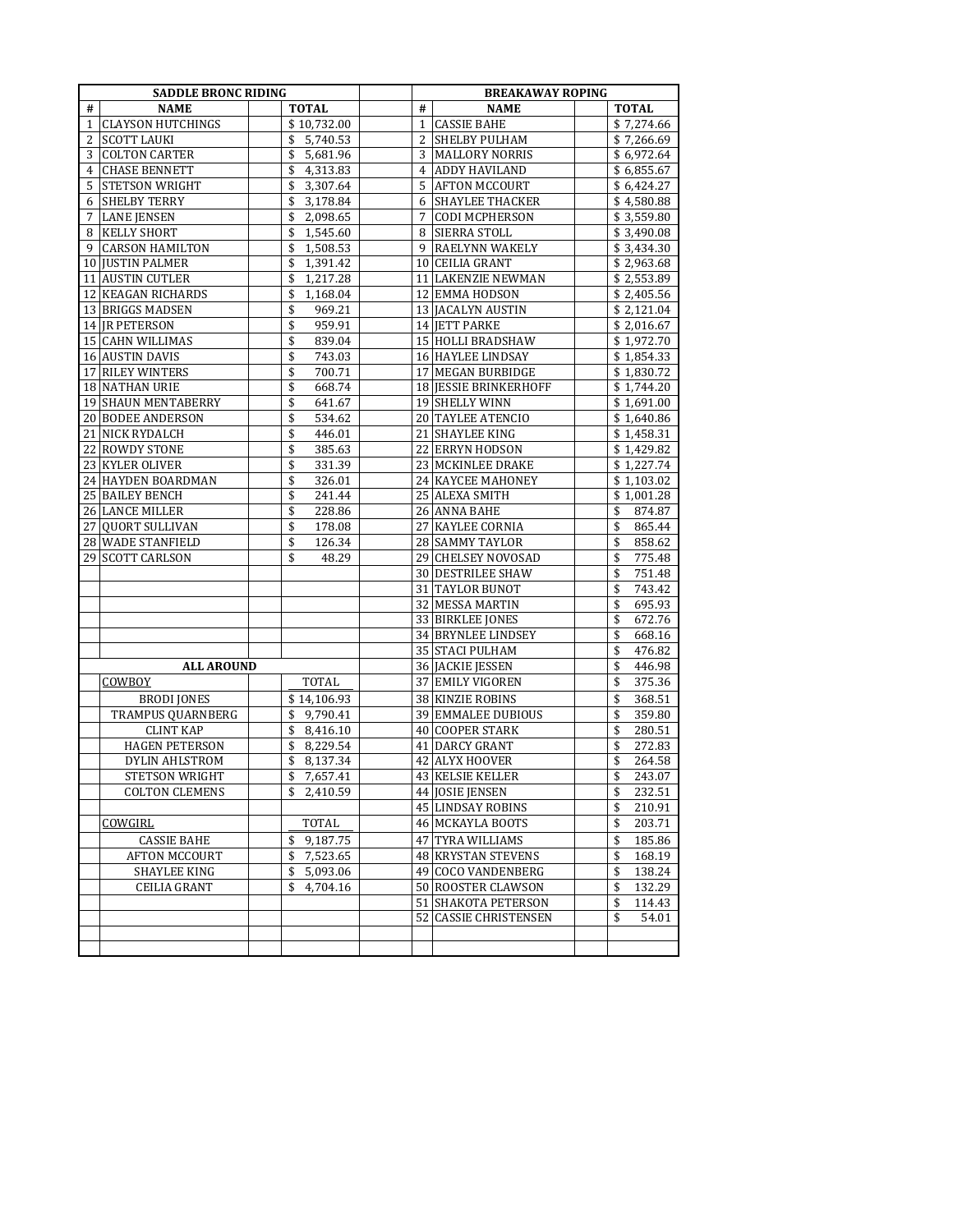| <b>TEAM ROPING - HEADER</b> |                          |                |                | <b>TEAM ROPING - HEELER</b> |              |  |  |
|-----------------------------|--------------------------|----------------|----------------|-----------------------------|--------------|--|--|
| #                           | <b>NAME</b>              | <b>TOTAL</b>   | #              | <b>NAME</b>                 | <b>TOTAL</b> |  |  |
| $\mathbf{1}$                | <b>HAGEN PETERSON</b>    | \$<br>7,905.44 | $\mathbf{1}$   | <b>HADLEY CLOWARD</b>       | \$8,494.42   |  |  |
| 2                           | <b>TAIT GURNEY</b>       | \$<br>7,490.67 | 2              | DYLIN AHLSTROM              | \$6,528.76   |  |  |
| 3                           | <b>HAYDEN CLOWARD</b>    | \$<br>7,215.71 | 3              | <b>OLIN PULHAM</b>          | \$6,236.37   |  |  |
| 4                           | <b>BRIAN WINN</b>        | \$<br>6,895.97 | $\overline{4}$ | <b>KELTON MORSE</b>         | \$5,800.11   |  |  |
| 5                           | <b>BRODI JONES</b>       | 6,202.33<br>\$ | 5              | <b>AUSTIN CARTER</b>        | \$6,418.50   |  |  |
| 6                           | THAD WARD                | \$<br>5,862.44 | 6              | <b>MATT LISTON</b>          | \$6,671.19   |  |  |
| 7                           | RHETT ANDERSON           | \$<br>5,539.63 | 7              | <b>BRAD FREELAND</b>        | \$5,292.57   |  |  |
| 8                           | <b>CLINT KAP</b>         | 5,455.05<br>\$ | 8              | <b>BRITT NEWMAN</b>         | \$3,432.18   |  |  |
| 9                           | <b>KELSON ROBINSON</b>   | \$<br>4,441.21 | 9              | <b>KYCEN WINN</b>           | \$4,923.27   |  |  |
| 10                          | JAKE JARVIS              | \$<br>4,270.06 |                | 10 JUSTIN HODSON            | \$2,711.03   |  |  |
|                             | 11 MAX KUTLER            | \$<br>2,512.12 |                | 11 DUSTY MORSE              | \$3,690.60   |  |  |
|                             | 12 TRAMPUS QUARNBERG     | \$<br>2,418.62 |                | 12 JACE NIELSON             | \$3,065.05   |  |  |
| 13                          | <b>CHAZ KANANEN</b>      | \$<br>2,021.48 |                | 13 TYLER WHITLOW            | \$2,021.48   |  |  |
|                             | 14 OWEN ARCHIBALD        | \$<br>1,758.90 |                | 14 BRAYDIN EVANS            | \$1,973.09   |  |  |
|                             | 15 JUSTIN FOWDEN         | \$<br>1,723.44 |                | 15 COLBY SIDDAWAY           | \$1,855.87   |  |  |
|                             | <b>16 STEPHAN RAMONE</b> | \$<br>1,676.92 |                | 16 WYATT THOMAS             | \$1,646.98   |  |  |
|                             | 17 JARED HAMMERSTROM     | \$<br>1,461.31 |                | 17 JEFF SMITH               | \$1,469.94   |  |  |
|                             | 18 TADD THOMAS           | \$<br>1,408.03 |                | 18 BRADY RAMONE             | \$1,358.40   |  |  |
|                             | 19 CLAY BERRY            | \$<br>1,378.26 |                | 19 JADE ANDERSON            | \$1,125.31   |  |  |
|                             | 20 CHASE SANDERS         | \$<br>1,306.74 |                | 20 TY CHRISTENSEN           | \$1,109.66   |  |  |
|                             | 21 PAYSON MUNNS          | \$<br>1.245.12 |                | 21 TY RUSSELL               | \$1,062.14   |  |  |
|                             | 22 LOUIE IVIE            | \$<br>1.084.80 | 22             | WACEY PULHAM                | \$1,028.34   |  |  |
|                             | 23 LUKE PULHAM           | \$<br>1,028.34 |                | 23 DAN FOWERS               | 947.14<br>\$ |  |  |
|                             | 24 JACOB PARTNER         | \$<br>907.77   |                | 24 MATT CUMBIE              | \$<br>816.96 |  |  |
|                             | 25 COLTON ROBINS         | \$<br>813.60   |                | 25 TAYLOR WINN              | \$<br>813.60 |  |  |
|                             | 26 TREVOR MERRILL        | \$<br>795.07   |                | 26 CHANDLER MILLER          | \$<br>696.76 |  |  |
| 27                          | TREVOR BENNETT           | \$<br>641.75   |                | 27 NASH NIELSON             | \$<br>667.70 |  |  |
|                             | 28 WYATT AHLSTROM        | \$<br>562.18   |                | 28 COOPER MARTIN            | \$<br>641.65 |  |  |
|                             | 29 TAYLOR WINN           | \$<br>559.37   |                | 29 COLTON ROBINS            | \$<br>559.37 |  |  |
| 30                          | COLBY SIDDOWAY           | \$<br>536.44   |                | 30 TYREL BROWN              | \$<br>344.74 |  |  |
|                             | 31 TRENT BRADSHAW        | \$<br>344.74   |                | 31 CHANCE ABPLANALP         | \$<br>340.61 |  |  |
|                             | 32 CAIDE ROBERTS         | \$<br>335.65   |                | $32$ LEX JU                 | \$<br>335.95 |  |  |
|                             | 33 TYLER CIRIAKO         | \$<br>316.34   |                | 33 SPENCER KING             | \$<br>277.44 |  |  |
|                             | 34 SHANE KING            | \$<br>277.44   |                | <b>34 SHAUN BEAUCHAN</b>    | \$<br>276.38 |  |  |
|                             | 35 ROBBIE FARRIS         | \$<br>276.38   |                | 35 CHAZ KANANEN             | \$<br>245.37 |  |  |
|                             | 36 TYLER WHITLOW         | \$<br>245.37   |                | 36 BRODY ADAMS              | \$<br>210.82 |  |  |
|                             | 37 DAX BARNSON           | \$<br>210.82   |                | 37 CLIFF ANDERSON           | \$<br>147.84 |  |  |
|                             | 38 JORY GREEN            | \$<br>206.02   |                | 38 TAYLOR BOREN             | \$<br>121.73 |  |  |
| 39                          | <b>QUORT SULLIVAN</b>    | \$<br>182.59   |                | 39 DJ HOLMES                | \$<br>49.44  |  |  |
|                             | 40 CHANCE ANDERSON       | \$<br>147.84   |                |                             |              |  |  |
|                             | 41 HAGEN ALLEN           | \$<br>121.73   |                |                             |              |  |  |
|                             | 42 TREVOR CARLISLE       | \$<br>49.44    |                |                             |              |  |  |
|                             |                          |                |                |                             |              |  |  |